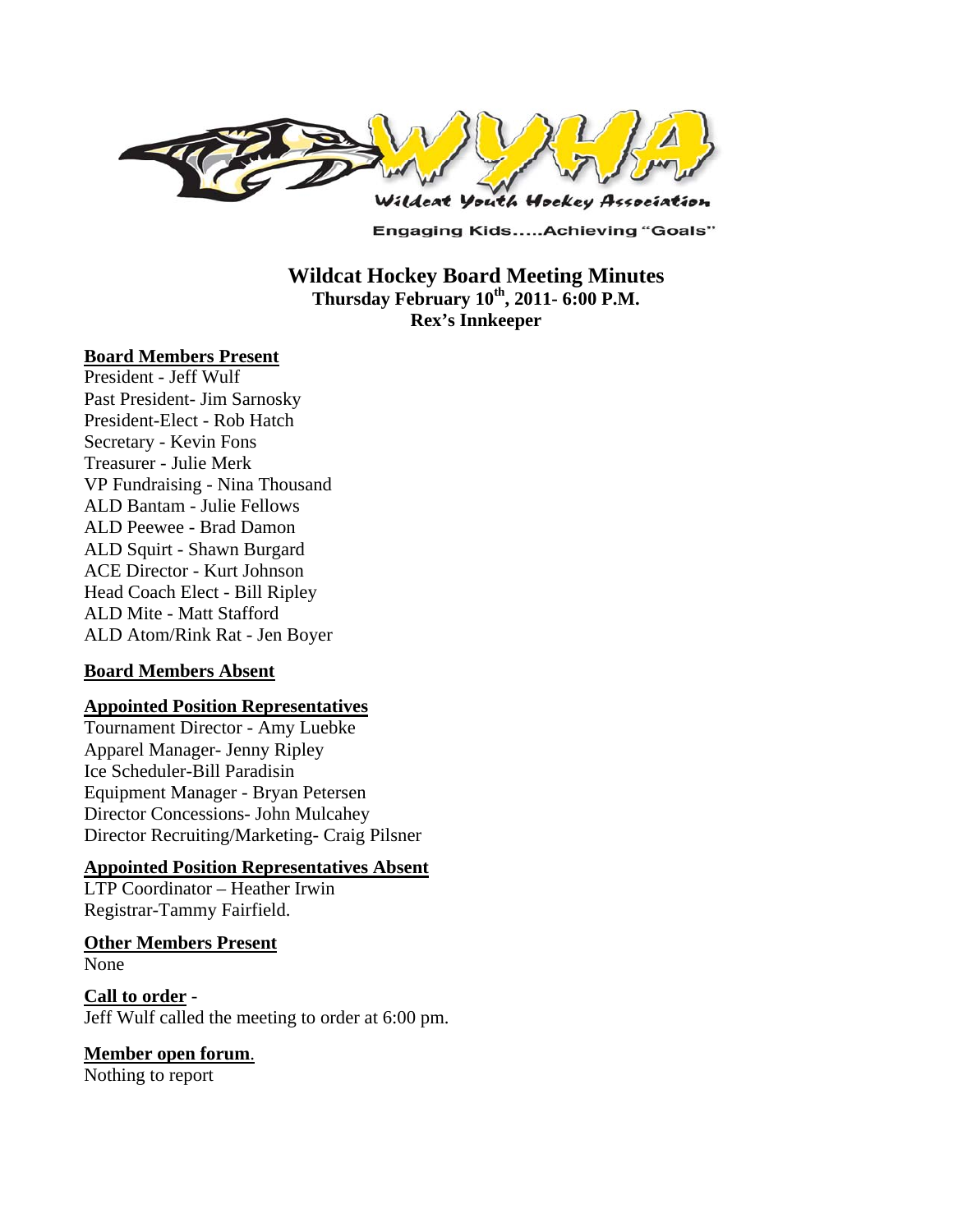### **Approval of prior meeting minutes**.

Rob Hatch made a motion to approve the January meeting minutes, Nina Thousand seconded. Motion carried unanimously.

### **Approval of agenda**

Rob Hatch made a motion to approve the agenda with changes, Shawn Burgard seconded. Motion carried unanimously.

#### **Approval of bills –**

Rob Hatch made a motion to approve the outstanding bills excluding the bill from Capital Skating School, Nina Thousand seconded. Motion carried unanimously.

Rob Hatch made a motion that we do not bill Sauk for the officials fees relating to a canceled game in December. Kurt Johnson seconded. Vote 9 for, 2 against, one abstain, motion passed.

#### **Reports: Treasurer:**

Reviewed Current Statements.

**LTP:**  Nothing to report

**Atom/Rink Rat:**  Nothing to report

**Mite ALD :.**  Nothing to report.

**Squirt ALD:**  Nothing to report.

**Pee Wee :**  Nothing to report.

**Bantam:**  Nothing to report.

### **Equipment :**

Equipment return will be 3/12/11 and 3/13/11 after Learn to Play, 9:00 am at the storage locker. Need to find an Equipment Manager for next season (2 year term). 40 sets of One Goal equipment is on order.

### **Fundraising:**

- Summer Parades Moving responsibility for this to the Director of recruiting and marketing.
- Parade of Homes We will do Parade of Homes again this year need chair people.
- Concessions How is it going and what kind of money are we making? Did not receive any numbers from WDIR.
- Recruiting for VP of Fundraising Elizabeth Kluesner interested in running
- Tourism Grant from Village of Waunakee application due March  $15<sup>th</sup>$ : Bill Paradisin will talk to Ann Westrich about filling out the Grant paperwork.
- Wildcat Raffle Pam Werlein to Chair. Surveyed 25 people, majority says leave the raffle the same, pull the names on 1 day, okay to switch to all cash, keep the incentive program.
- Volunteer hours update used  $\sim$ 157 hours in January,  $\sim$ 182 hours in December,  $\sim$ 170 hours in November (lots of shifts with more than 2 people to cover training)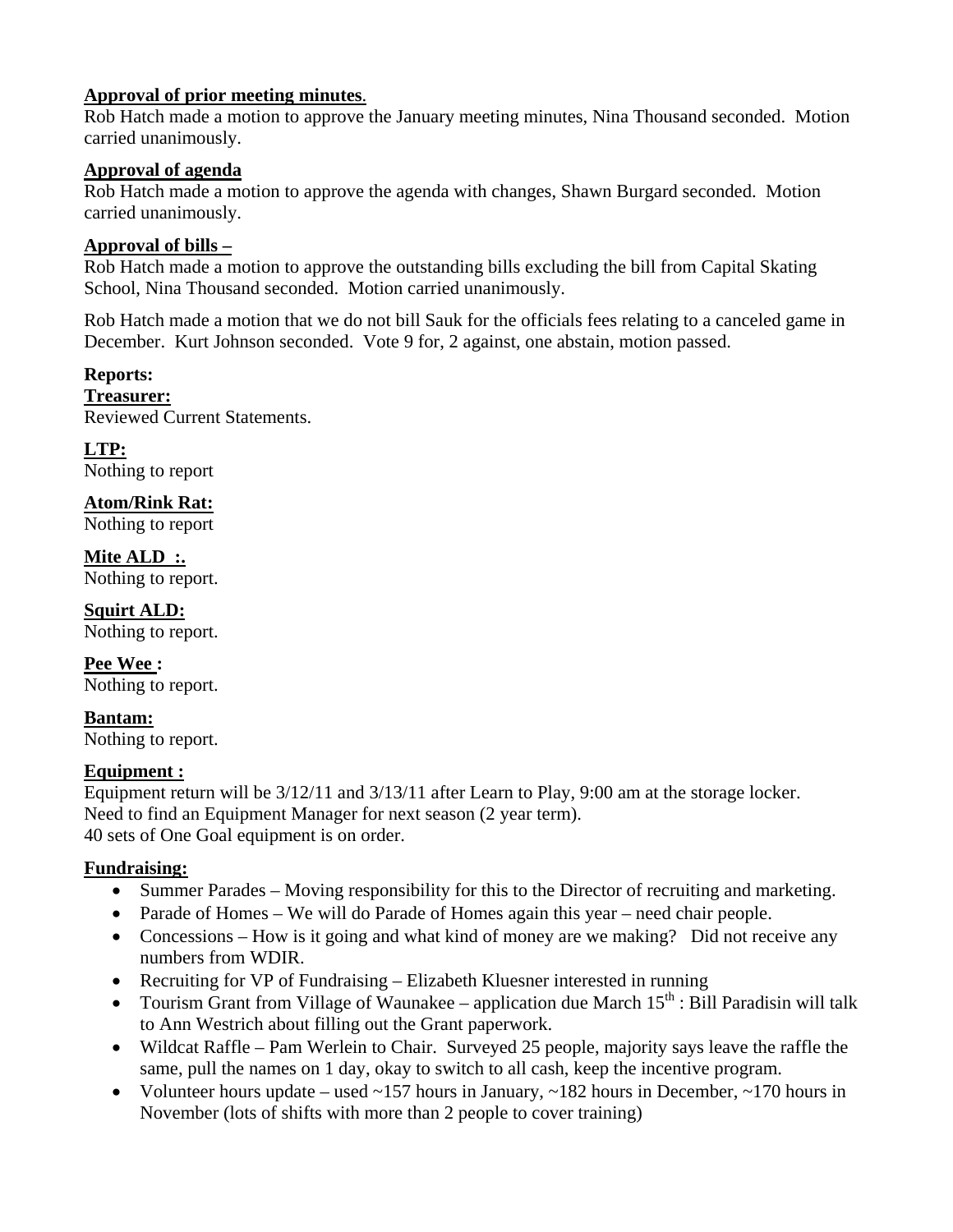### **Apparel:**

Nothing to report.

**Registrar-**

Nothing to report.

#### **Ice scheduler-**

Trying to adjust schedule for practices the week before playdowns and the week of the High School Regionals.

#### **Tournament Director:**

Amy Luebke gave an update on the tournament status. Signup sheets are up at the rink, need people to sign up for shifts. Added cleanup shifts for the end of each day.

#### **Marketing Director:**

Nothing to report

**Ace Director:**  Nothing to report.

**Director of Concessions:** 

What's working, What's not:

### **Old Business:**

Awards Banquet and Annual Meeting (April  $17<sup>th</sup>$  Banquet, April  $20<sup>th</sup>$  meeting)

- Year-end meetings' committees update (5 minutes): Amy Luebke and Jenny Ripley will take the lead on the Awards Banquet.
- Awards Banquet  $4/17$  (2 4 at WHS)
- Annual Meeting  $-4/20$  (7 8:30 at WHS) Jeff will plan the Annual meeting,

### **New Business:**

Multiple skater policy change (Policy documented at end of document) Nina Thousand made a motion to approve the Multiple Skater Policy relating to the DC diamonds Coop, Jim Sarnosky seconded. Vote 11 for, 1 against, Motion carried.

Early Board position resignation policy change (Policy documented at end of document) Julie Fellows made a motion to approve the resignation policy change, Shawn Burgard seconded. Motion carried unanimously.

Practice ice for state bound teams policy (Policy documented at end of document) Nina Thousand made a motion to approve practice ice for state bound teams policy, Jen Boyer seconded. Motion carried unanimously.

Inclement weather policy (Policy documented at end of document) Nina Thousand made a motion to approve the inclement weather policy, Matt Stafford seconded. Motion carried unanimously.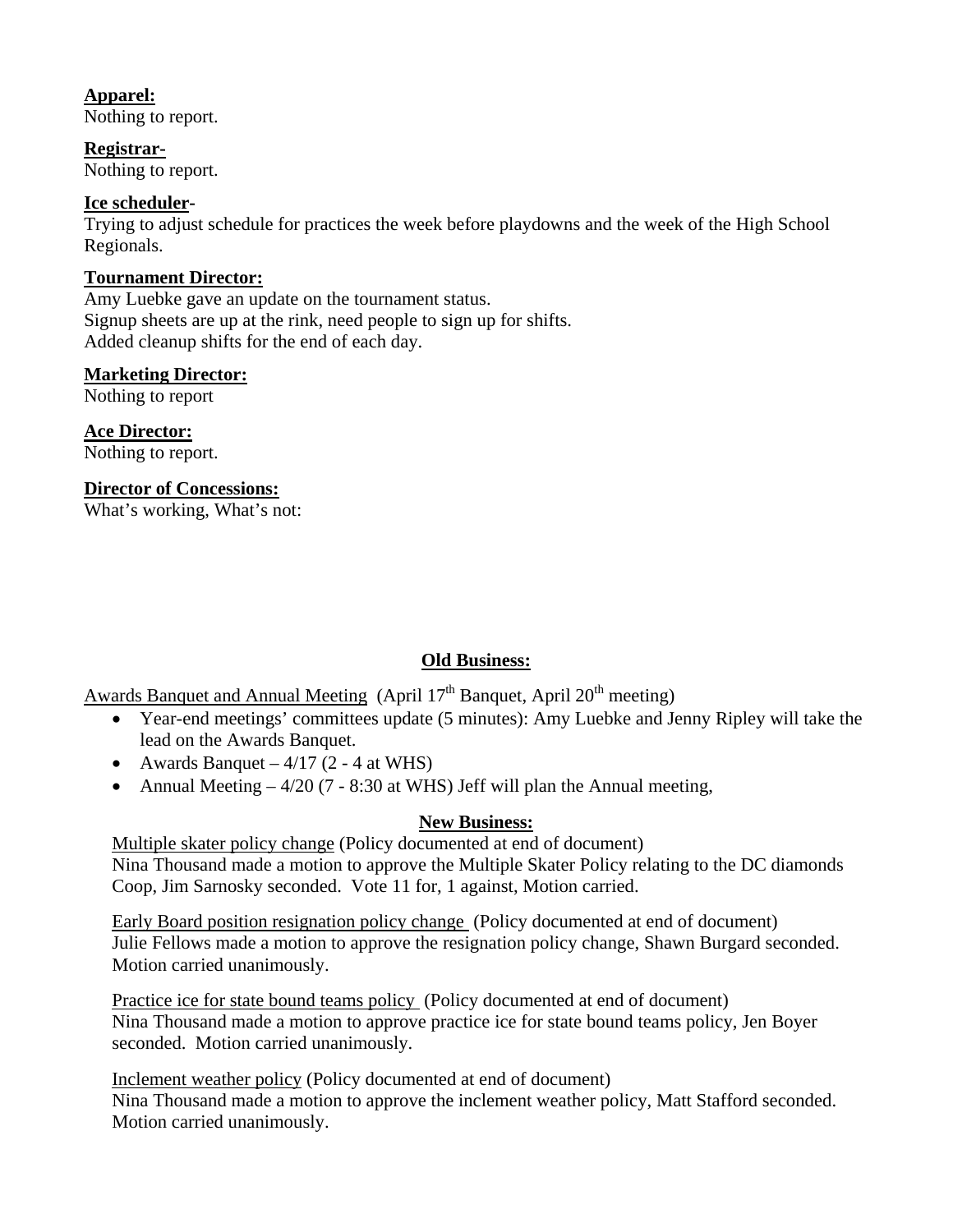#### ADM update/discussion

Formed a subcommittee of Bill Ripley, Kevin Fons, Amy Luebke, Bill Paradisin, Jen Boyer and Matt Stafford to develop a communication plan to parents and details for next season related to costs, ice times, etc.

#### Patches for skaters

ALD's to contact all team managers to get documents for award patches (shutout, playmaker, hat trick, zero). Will need copies of score sheets. Shawn Burgard to collect all and submit to WAHA. Amy Luebke will take care of ordering participation patches.

#### Rink Update / Spring Ice

Kurt Johnson working on a plan for Spring Ice time including Learn to Skate, Learn to Play and possible Sunday Practice / scrimmage sessions by age level. Rink would need a total of at least 50 hours of ice scheduled per month to remain open.

#### 2011-2012 Board open positions

Need to continue to recruit a little more aggressively for open positions. Need to get Bio's to Kevin Fons ASAP. Will need to finalize Ballot and bios to send out to the club near the end of the month. Also need to solicit candidates for appointed positions.

Elected Positions (candidates to date)

- President Elect (Amy Luebke)
- VP of Fundraising (Elizabeth Kluesner)
- Secretary (Kevin Fons)
- Squirt ALD
- Bantam ALD (Bill Paradisin, Jim Sarnosky)
- Atom / LTP ALD

Appointed Positions (candidates to date)

- Equipment Manager
- Apparel Manager
- Concessions Director
- Ice Scheduler (Bill Paradisin)
- Tournament Director
- Director of Marketing

### **Agenda Items for Future Meetings**

- \* Rink / Concessions User Agreement
- \* Coaches Handbook
- \* Policy for Moving Player Up from LTP to Cross Ice
- \* ADM Changes to Mite level for 2011/2012
- \* Policy for Coaches Stipend Calculation
- \* Non Parent Coach Status for 2011/2012
- \* Changes for 2011/2012 Parent Handbook
- \* Board Handbook (Started last year, need to finalize)

**Master Calendar:**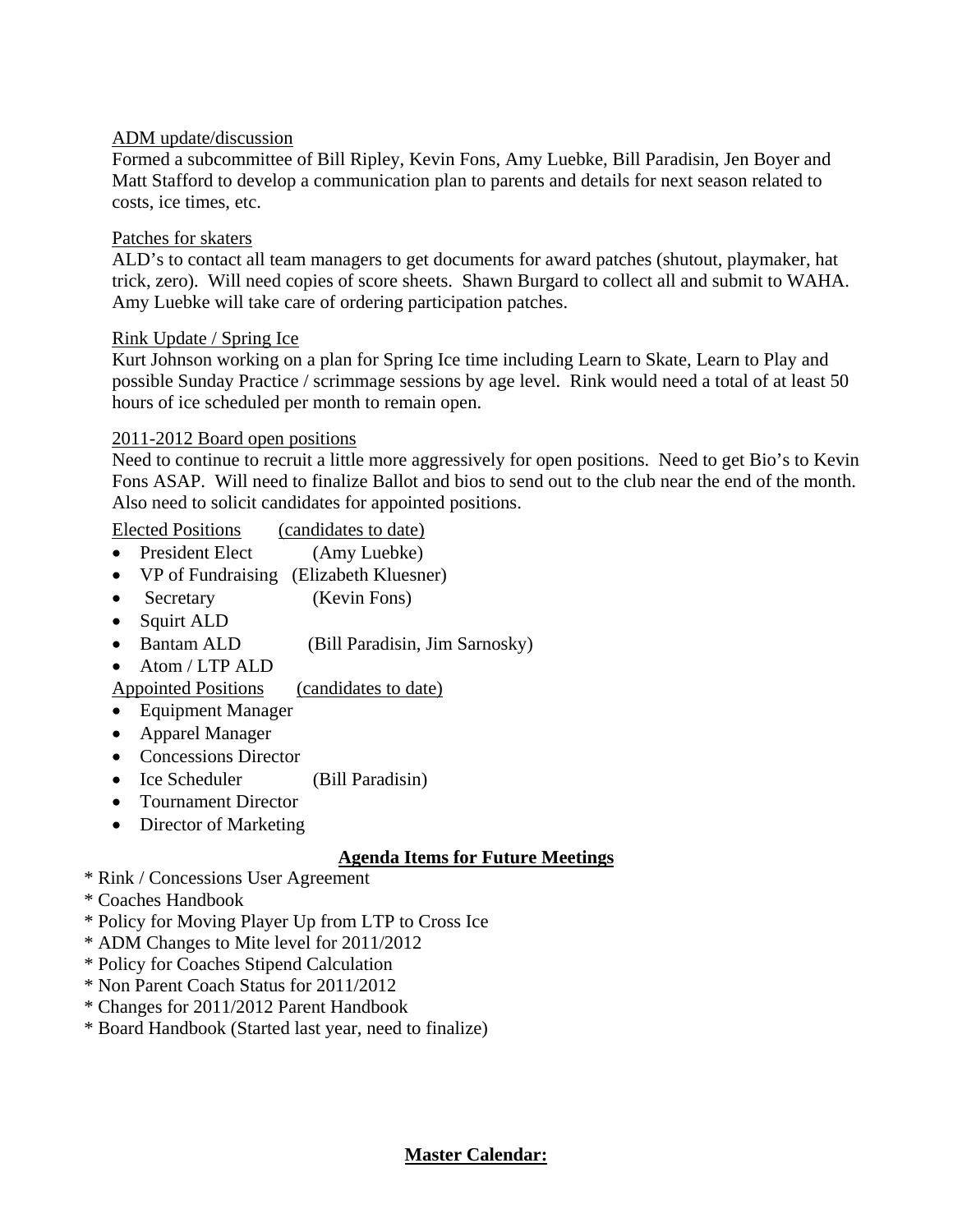\* February 19th, 7:00pm Region 4 Meeting Vitense Golfland

\* February 25-27,2011–Tournament Weekend 2

\* March 10th, 6:00 pm WYHA Board meeting Location TBD

\* April 17,2011– 2:00pm WHS Auditorium - WYHA Team Awards Banquet

\* April 20,2011– 7:00pm WHS Auditorium - WYHA Annual Meeting

#### **Newsletter Items:**

\* February 19th, 7:00pm Region 4 Meeting Vitense Golfland

\* February 25-27,2011–Tournament Weekend 2

\* March 10th, 6:00 pm WYHA Board meeting Location TBD

\* March  $12^{th}$  and  $13^{th}$  9:00am Equipment Return at the Club Storage Locker

- \* April 17,2011– 2:00pm WHS Auditorium WYHA Team Awards Banquet
- \* April 20,2011– 7:00pm WHS Auditorium WYHA Annual Meeting

\* Call for open positions.

#### **Adjourn:**

Kurt Johnson made a motion to adjourn the meeting, Brad Damon seconded. Motion carried unanimously. The meeting adjourned at 8:13 pm.

\*\*\* Meeting Minutes are available upon request.

Respectfully submitted, Kevin Fons Secretary